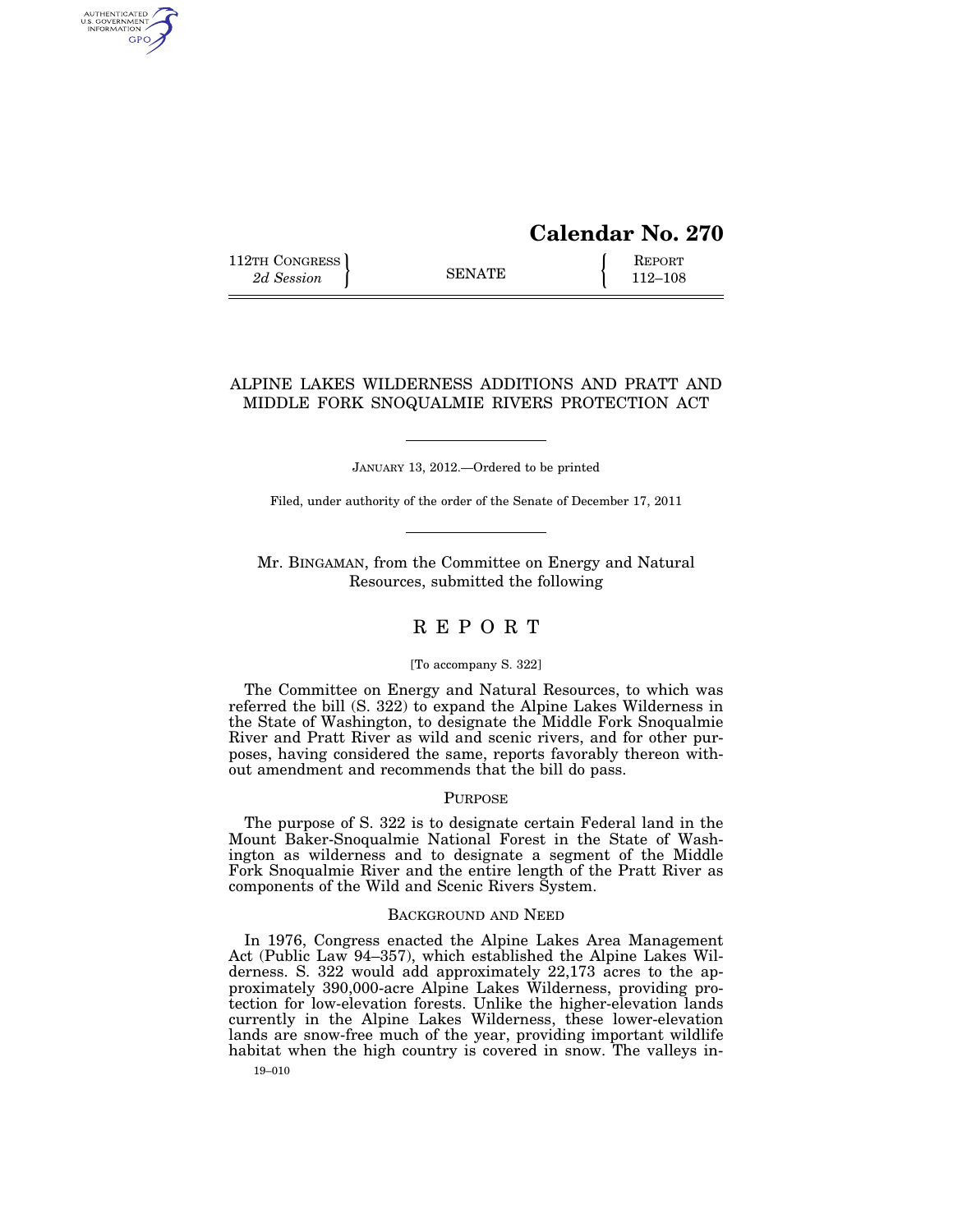cluded in the proposed additions are home to deer and elk populations, as well as cougars and bears.

Located a short distance from Seattle, the Alpine Lakes Wilderness is among the most visited wilderness areas in the Nation, with over 100,000 visits annually. The area is a popular destination for hiking, camping, horseback riding, wildlife viewing, river rafting, and other recreational activities.

S. 322 also would designate two rivers as components of the Wild and Scenic Rivers System. In 1990, the Forest Service recommended both the Middle Fork Snoqualmie River and the Pratt River for designation under the Wild and Scenic Rivers Act, noting their outstanding recreational, fisheries, wildlife, geological, and ecological values.

#### LEGISLATIVE HISTORY

S. 322 was introduced by Senators Murray and Cantwell on February 10, 2011. The Subcommittee on Public Lands and Forests held a hearing on the bill on May 18, 2011 (S. Hrg. 112–39). At its business meeting on November 10, 2011, the Committee on Energy and Natural Resources ordered S. 322 favorably reported without amendment. The Committee reported an identical bill (S. 721, as amended) by voice vote in the 111th Congress.

## COMMITTEE RECOMMENDATION

The Committee on Energy and Natural Resources, in open business session on November 10, 2011, by a voice vote of a quorum present, recommends that the Senate pass S. 322. Senators Lee and Paul asked to be recorded as opposing the measure.

## SECTION-BY-SECTION ANALYSIS

*Section 1* provides the short title for the bill.

*Section 2* designates approximately 22,173 acres of Federal land in the Mount Baker-Snoqualmie National Forest in Washington as additions to the Alpine Lakes Wilderness. The boundaries of the wilderness additions are generally depicted on the referenced map, including a 200-foot set-back from the National Forest boundary adjacent to the Goldmyer Hot Springs property. The boundary of the wilderness also is set-back to provide greater flexibility in managing the Middle Fork Snoqualmie River Trail, which runs parallel to the wilderness outside its boundary, as was suggested by the Department of Agriculture.

Subsection (b) provides for the management of the wilderness additions in accordance with the Wilderness Act and directs the Secretary of Agriculture to prepare and file official maps and legal descriptions of the wilderness additions.

Subsection (c) provides that any land or interests in land that are acquired within the boundary of the wilderness additions shall become part of the Alpine Lakes Wilderness.

*Section 3* amends the Wild and Scenic Rivers Act to designate a 27.4-mile segment of the Middle Fork Snoqualmie River and the entirety of the Pratt River as additions to the Wild and Scenic Rivers System. This section would designate the Pratt River and 6.4 miles of the Middle Fork Snoqualmie River as ''wild'' and would designate the remainder of the Pratt River as "scenic."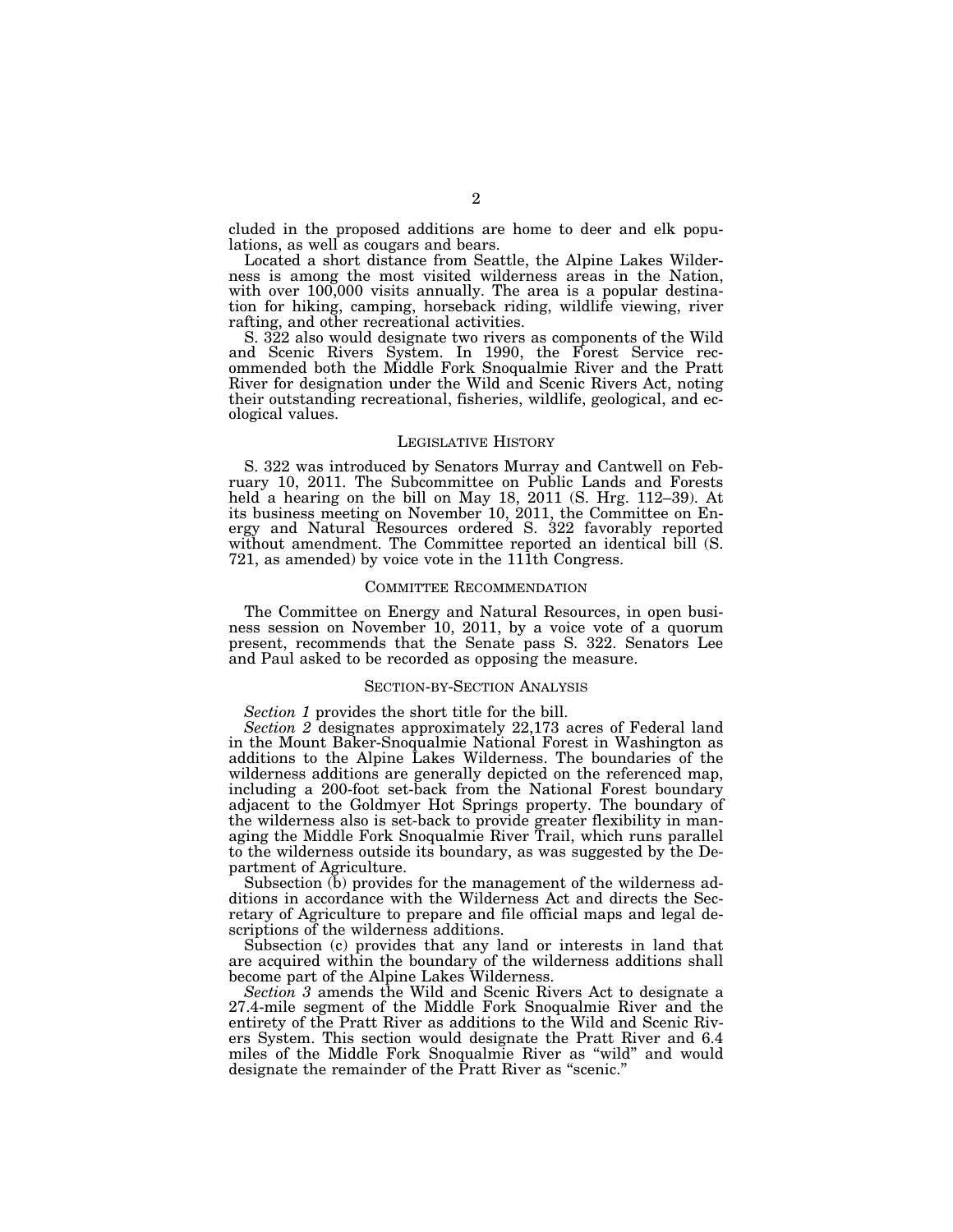The Committee is aware of the Forest Service's current plans to improve the Middle Fork Snoqualmie River Road, a portion of which runs along the segment of the Middle Fork Snoqualmie River that would be designated as a component of the Wild and Scenic Rivers System by section 3 of the bill. The Forest Service has managed the river corridor to protect its wild and scenic values under the applicable forest plan since 1990, so the designation of the corridor under the Wild and Scenic Rivers Act should not substantively impact the planned improvements to the road or the agency's ability to maintain access to campgrounds and private property in accordance with applicable law.

## COST AND BUDGETARY CONSIDERATIONS

The following estimate of costs of this measure has been provided by the Congressional Budget Office:

## *S. 322—Alpine Lakes Wilderness Additions and Pratt and Middle Fork Snoqualmie Rivers Protection Act*

S. 322 would add more than 22,000 acres of public land in the state of Washington to the Alpine Lakes Wilderness. The bill also would designate about 27 miles of waterways in the area as wild or scenic rivers. Based on information provided by the Forest Service, which administers most of the affected land, CBO estimates that implementing S. 322 would have no significant impact on the federal budget. Enacting the legislation would not affect revenues or direct spending; therefore, pay-as-you-go procedures do not apply.

The acreage and waterways to be added by the legislation to the National Wilderness Preservation System and the Wild and Scenic Rivers System are currently administered by the Forest Service or owned by the state. CBO estimates that minimal additional resources would be required to manage the affected areas as a result of the new designations. We expect that any costs to revise brochures, maps, and signs would not be significant because most such revisions would take place in conjunction with scheduled reprinting and routine maintenance.

Finally, we estimate that enacting the legislation would have no effect on offsetting receipts because the affected lands, which are already managed for conservation purposes, currently generate no receipts, and CBO expects that they would not generate receipts over the next 10 years.

S. 322 contains no intergovernmental or private-sector mandates as defined in the Unfunded Mandates Reform Act and would impose no costs on state, local, or tribal governments.

The CBO staff contact for this estimate is Jeff LaFave. The estimate was approved by Theresa Gullo, Deputy Assistant Director for Budget Analysis.

#### REGULATORY IMPACT EVALUATION

In compliance with paragraph 11(b) of rule XXVI of the Standing Rules of the Senate, the Committee makes the following evaluation of the regulatory impact which would be incurred in carrying out S. 322.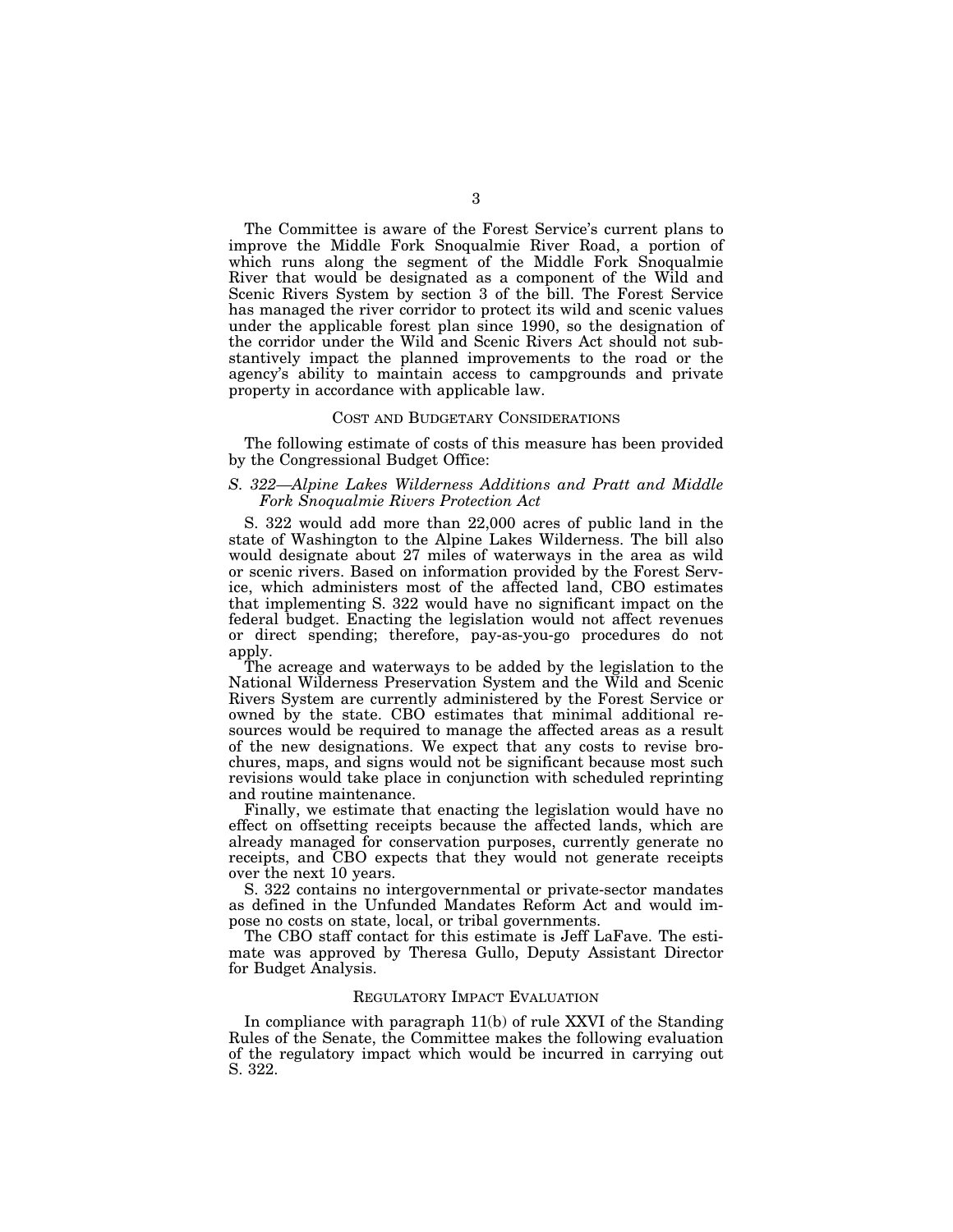The bill is not a regulatory measure in the sense of imposing Government-established standards or significant economic responsibilities on private individuals and businesses.

No personal information would be collected in administering the program. Therefore, there would be no impact on personal privacy.

Little, if any, additional paperwork would result from the enactment of S. 322, as ordered reported.

## CONGRESSIONALLY DIRECTED SPENDING

S. 322, as reported, does not contain any congressionally directed spending items, limited tax benefits, or limited tariff benefits as defined in rule XLIV of the Standing Rules of the Senate.

## EXECUTIVE COMMUNICATIONS

The views of the Administration were included in testimony received by the Committee at the May 18, 2011 hearing (S. Hrg. 112– 39), which is provided below.

## STATEMENT OF MARY WAGNER, ASSOCIATE CHIEF, FOREST SERVICE, DEPARTMENT OF AGRICULTURE

Mr. Chairman and members of the Subcommittee, I am Mary Wagner, Associate Chief of the Forest Service. Thank you for the opportunity to provide the views of the Department of Agriculture on S. 322, the Alpine Lakes Wilderness Additions and Pratt and Middle Fork Snoqualmie Rivers Protection Act.

This legislation would designate approximately 22,173 acres as a component of the National Wilderness System and approximately 37 miles of river as components the National Wild and Scenic Rivers System on the Mt. Baker-Snoqualmie National Forest in the State of Washington. The Department supports this legislation in concept and we would like to work with the Committee to address some technical issues as outlined below.

We would also like the Committee to be aware that although we have completed suitability studies for the wild and scenic rivers, we have not completed a wilderness evaluation of the area to be designated under this bill. The area that would be designated wilderness is currently managed in an undeveloped manner as late Successional Reserve under the Northwest Forest Plan. A wilderness designation would be compatible in this area. We thank the delegation for its collaborative approach and local involvement that have contributed to this bill.

The proposed additions to the Alpine Lakes Wilderness lie in the valleys of the Pratt River, the Middle and South Forks of the Snoqualmie River. The existing 394,000 acre Alpine Lakes Wilderness is one of the jewels of our wilderness system, encompassing rugged ice carved peaks, over 700 lakes, and tumbling rivers. The lower valleys include stands of old growth forest next to winding rivers with native fish populations. The area is located within minutes of the Seattle metro area. Trails accessing the area are among the most heavily used in the Northwest as they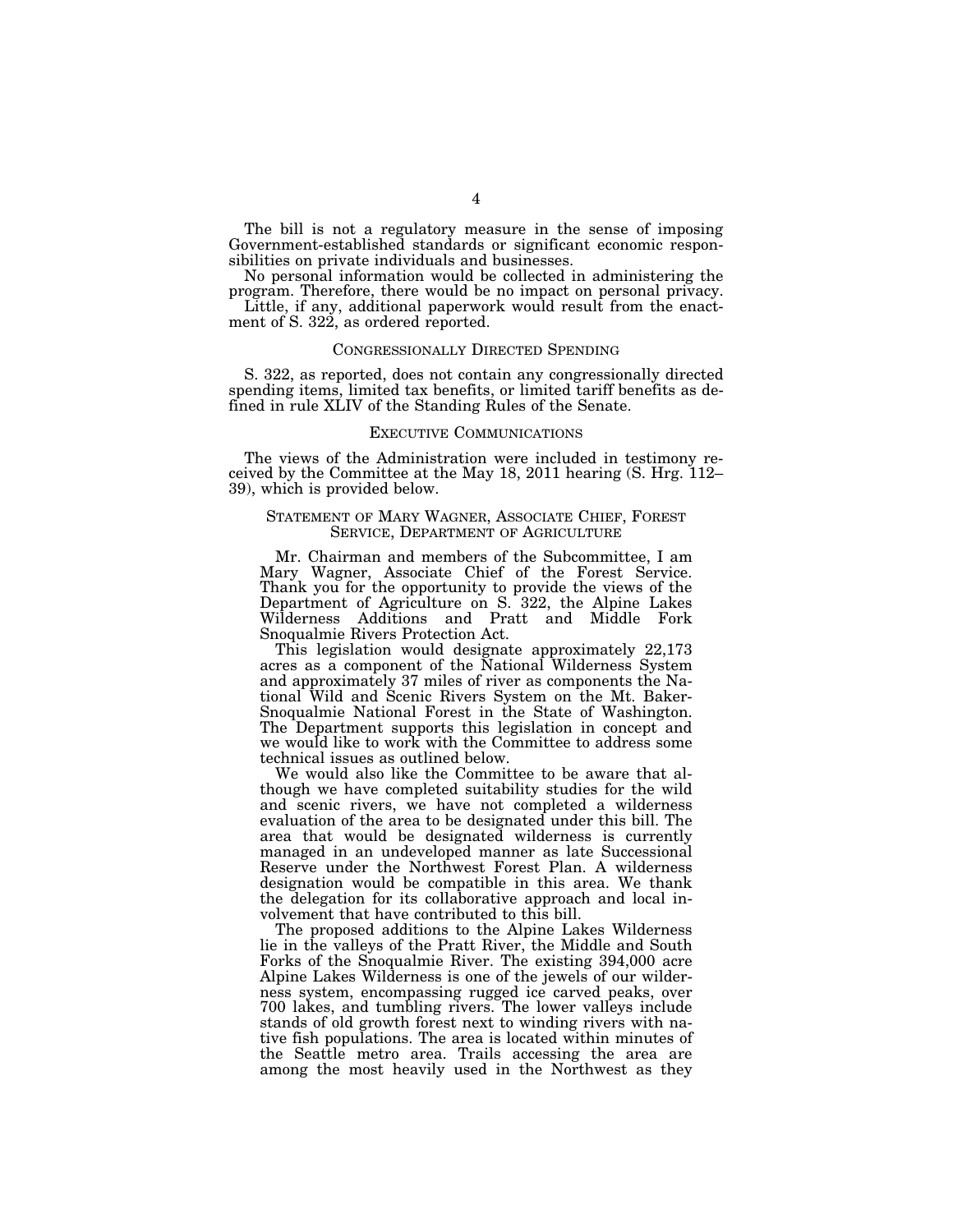lead to some exceptionally accessible and beautiful destinations. The proposed additions to the Alpine Lakes Wilderness would expand this area to include the entire heavily forested Pratt River valley and trail approaches to lakes in the wilderness area in the Interstate 90 corridor. These lands have not been analyzed as part of the forest plan to determine their suitability to be designated wilderness. However, the Forest Service would support their designation with a few technical adjustments.

We would like to work with the subcommittee to address some technical aspects of the bill. These include:

• The entire Pratt River Trail #1035 is included within the boundary of the proposed wilderness. The first mile of this trail currently is used by large numbers of people and groups. The trail, which would be a primary access corridor for the newly designated wilderness, is currently undergoing reconstruction by contract and volunteer crews. The Department suggests that the wilderness boundary be drawn to exclude approximately three miles of this trail so that wilderness use limitations relating to solitude do not factor into future management concerns that may limit public access to this area. This change would not alter the wilderness proposal significantly, but would allow the current recreation opportunities for high-use and large groups along this stretch of the Middle Fork Snoqualmie to continue. This adjustment also would reduce operation and maintenance costs along this segment of the Pratt River Trail as it would ease any future reconstruction efforts and allow for motorized equipment to be used in its maintenance.

• The northwestern boundary of the wilderness proposal includes two segments of Washington State Department of Natural Resources lands totaling about 300 acres. We recommend that the boundary of the proposed wilderness be adjusted so that only National Forest System lands are included, as the legislation does not include authority for these lands to be acquired from the State of Washington.

• In T.23 N, R.10 E, Section 24, there are two Forest Development Roads proposed for decommissioning. It is likely that the decommissioning project will require the use of motorized equipment to help restore the wilderness setting. We anticipate analyzing the use of motorized equipment under the Forest Service's minimum requirements analysis process.

S. 322 also would designate two rivers as additions to the National Wild and Scenic Rivers System: approximately 9.5 miles of the Pratt River from its headwaters to its confluence with the Middle Fork Snoqualmie River; and approximately 27.4 miles of the Middle Fork Snoqualmie River from its headwaters to within  $\frac{1}{2}$  mile of the Mt. Baker-Snoqualmie National Forest boundary. Each river was studied in the Mt. Baker-Snoqualmie National Forest Plan and determined to be a suitable addition to the National Wild and Scenic Rivers System.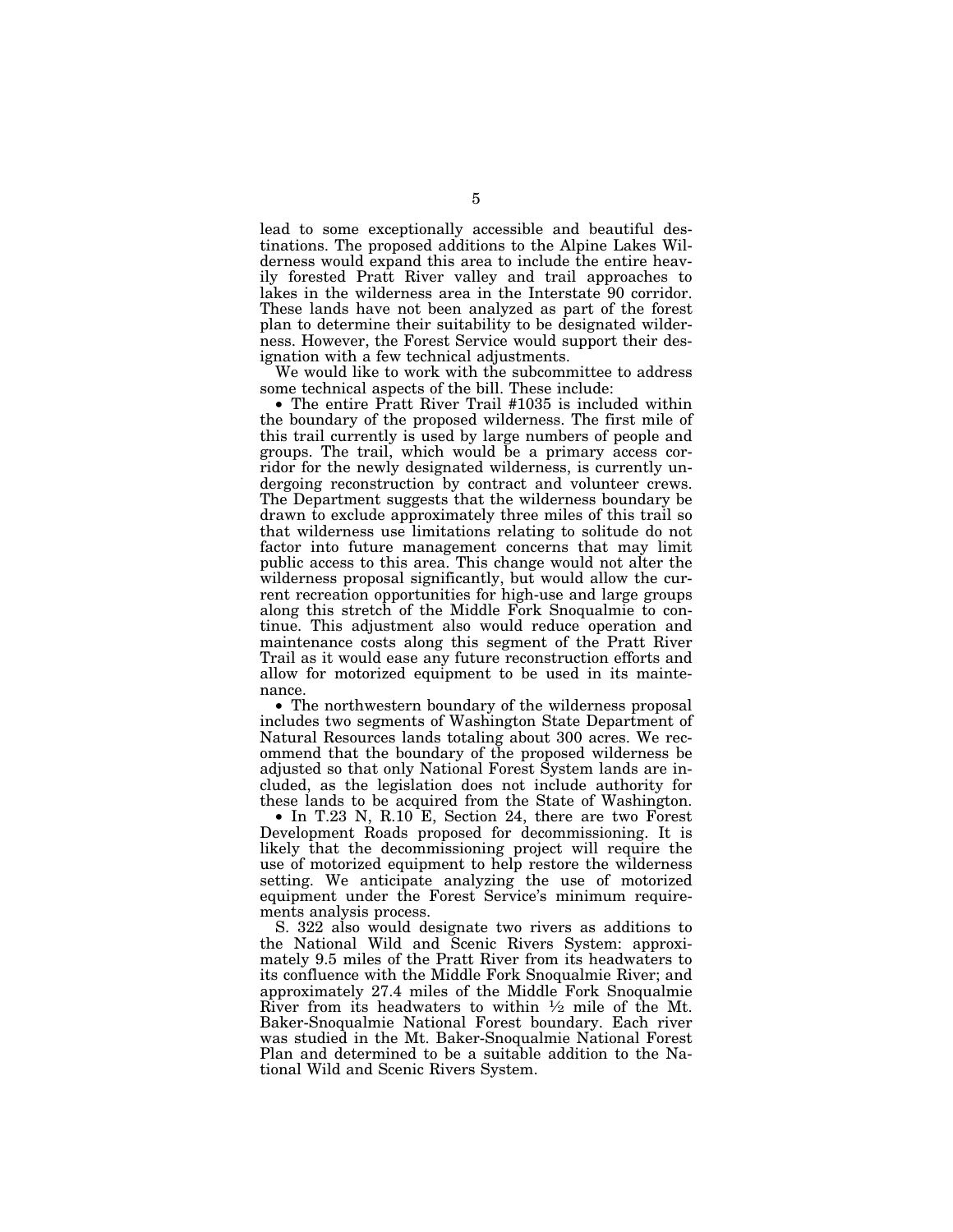The Pratt River has outstandingly remarkable recreation, fisheries, wildlife and ecological values. The corridor provides important hiking and fishing opportunities in an undeveloped setting. The river supports resident cutthroat trout and its corridor contains extensive deer and mountain goat winter range and excellent riparian habitat. Its corridor retains a diverse riparian forest, including remnant stands of low-elevation old-growth.

The Middle Fork Snoqualmie River also has outstandingly remarkable recreation, wildlife and fisheries values. The river is within an easy driving distance from Seattle and attracts many visitors. It provides important whitewater boating, fishing, hiking and dispersed recreation opportunities. The river corridor contains extensive deer winter range and excellent riparian habitat for numerous wildlife species. This is the premier recreational inlandfishing location on the National Forest due to its highquality resident cutthroat and rainbow trout populations. Adding these rivers to the National Wild and Scenic Rivers System will protect their free-flowing condition, water quality and outstandingly remarkable values. Designation also promotes partnerships among landowners, river users, tribal nations and all levels of government to provide for their stewardship. We therefore support the designation of these rivers into the National Wild and Scenic River System.

The Department has one concern with the wild and scenic river designations relating to the management of the Middle Fork Snoqualmie River Road. We are currently in the process of improving this road and feel that this work is needed to protect the wild and scenic values associated with this river while improving visitor safety and watershed health. Approximately 20 years ago, the U.S. Forest Service submitted the Middle Fork Road to the Federal Highway Administration for reconstruction via their enhancement program. The project has been approved, design work is approximately 30% complete, and construction is planned for 2013 or 2014. The Federal Highway Administration has already expended approximately \$3.2 million to date on the project. We would like to work with the committee to ensure timely completion of the project and assure long-term maintenance of the road.

This concludes my prepared statement and I would be pleased to answer any questions you may have.

## CHANGES IN EXISTING LAW

In compliance with paragraph 12 of rule XXVI of the Standing Rules of the Senate, changes in existing law made by the bill S. 322, as ordered reported, are shown as follows (existing law proposed to be omitted is enclosed in black brackets, new matter is printed in italic, existing law in which no change is proposed is shown in roman):